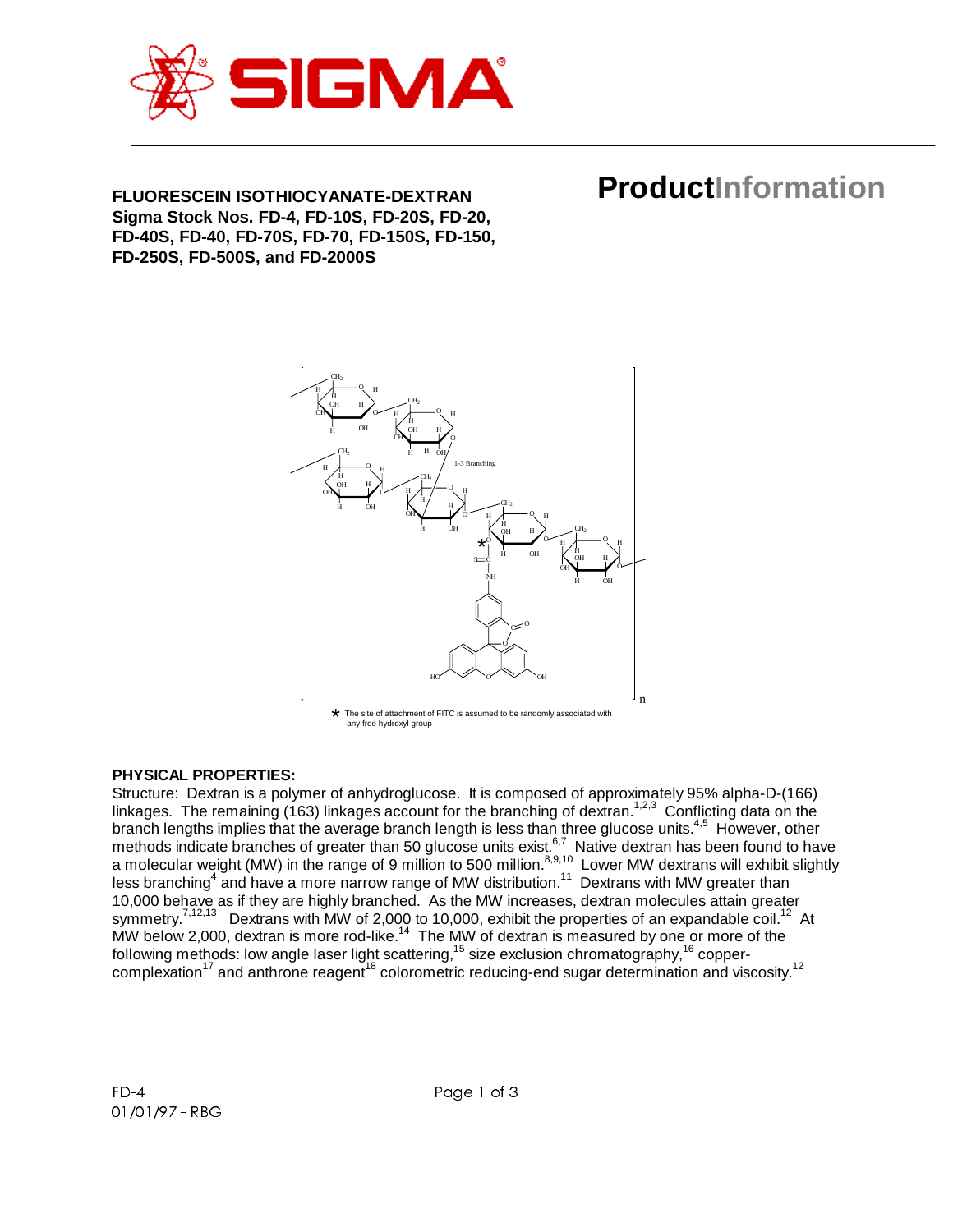#### **FLUORESCEIN ISOTHIOCYANATE-DEXTRAN Sigma Stock Nos. FD-4, FD-10S, FD-20S, FD-20, FD-40S, FD-40, FD-70S, FD-70, FD-150S, FD-150, FD-250S, FD-500S, and FD-2000S**

### **PHYSICAL PROPERTIES:** (continued)

The approximate Stokes' radii for FITC-dextrans are as follows;<sup>11</sup>

| MW 4,000   | Approx. 14 Angstroms |
|------------|----------------------|
| MW 10,000  | Approx. 23 Angstroms |
| MW 20,000  | Approx. 33 Angstroms |
| MW 40,000  | Approx. 45 Angstroms |
| MW 70,000  | Approx. 60 Angstroms |
| MW 150,000 | Approx. 85 Angstroms |

FITC is conjugated randomly to hydroxyl groups of dextran at a frequency of 0.003 to 0.02 moles of FITC per mole of glucose.

### **FLUORESCENT PROPERTIES:**

The excitation maximum of FITC-dextran is 490 nm. The emission maximum is 520 nm.<sup>11</sup> The fluorescence increases with pH and is optimal at  $pH$  8 and above.<sup>11</sup>

### **SYNONYM:** FITC-Dextran

### **METHOD OF PREPARATION:**

Sigma dextrans are derived from Leuconostoc mesenteroides, strain B 512. Various MW are produced by limited hydrolysis and fractionation. Our supplier's exact methods are held proprietary. Fractionation can be accomplished by size exclusion chromatography<sup>16</sup> or ethanol fractionation, where the largest MW dextrans precipitate first.<sup>19</sup> The FITC conjugation with hydroxyl groups of dextran is carried out in  $DMSO.<sup>20</sup>$ 

## **STABILITY/STORAGE AS SUPPLIED:**

Stored properly at 2-8°C and protected from light FITC-dextran powders should be stable for a minimum of two to three years.

## **SOLUBILITY / SOLUTION STABILITY:**

Sigma typically tests the solubility of FITC dextrans in water at concentrations at or above 25 mg/ml. Solutions should be protected from light. In vivo, FITC-dextran is stable for more than 24 hours.<sup>2</sup>

## **APPLICATIONS:**

FITC-dextran is used extensively in microcirculation and cell permeability research utilizing microfluorimetry.<sup>22,23</sup> FITC-dextran has been used to study plant cell wall porosity<sup>24</sup> and capillary permeability.<sup>25,26</sup> Plasma proteins have been shown not to bind to FITC-dextran.<sup>26</sup>